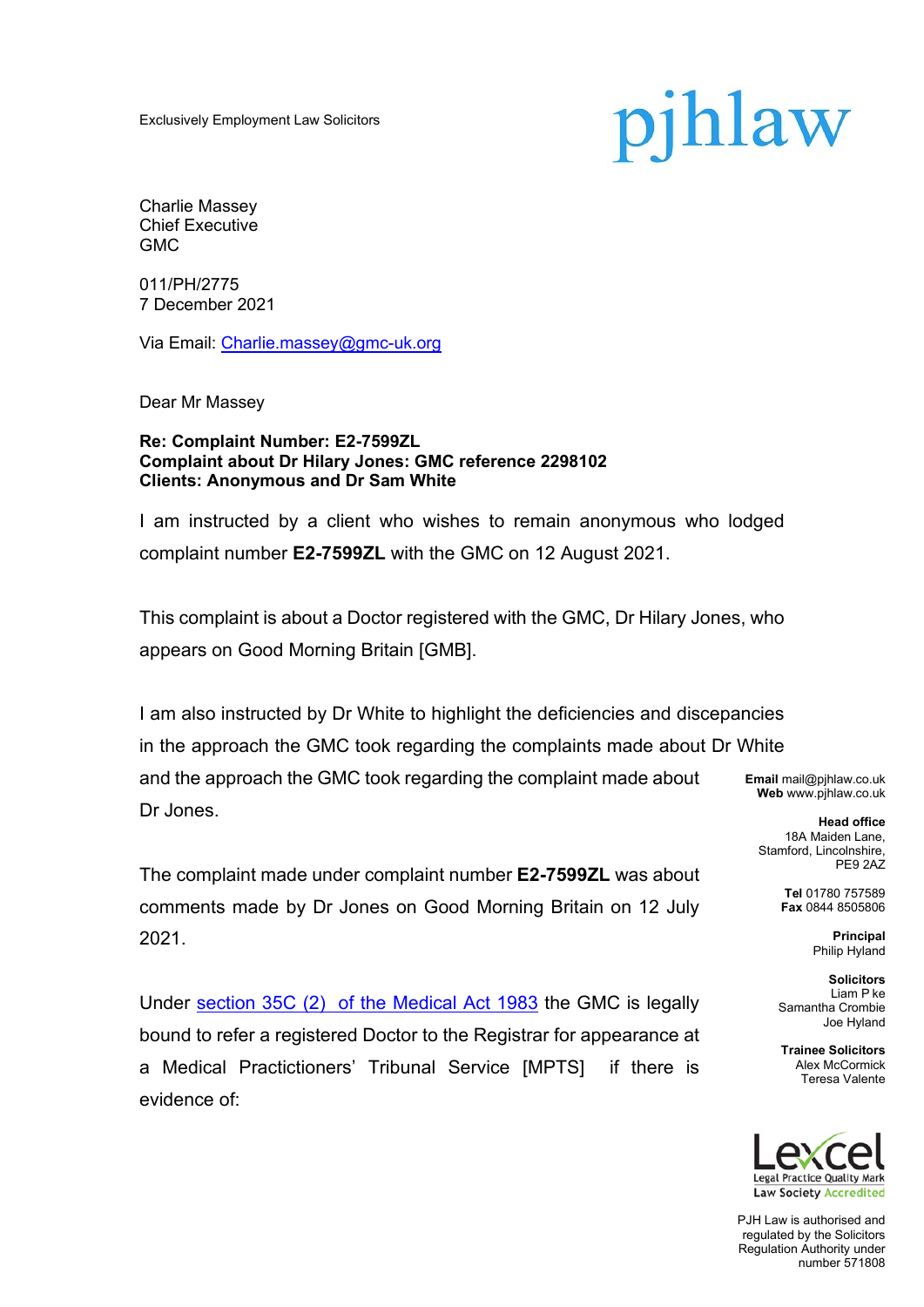(a) Misconduct or

(b) Deficient Professional Perfromance.

By email dated 16 November 2021 the GMC decided to take no further action regarding the complaint made against Dr Jones.

The redacted email from the GMC rejecting the complaint against Dr Jones is appended.

The grounds relied upon by the GMC for taking no action were deficient and erred in law. The GMC asked and answered the wrong questions in arriving at the decision.

Rather than asking whether the complainant had presented sufficient evidence that Dr Jones posed a risk to patient safety the GMC investigator asked whether Dr Jones' comments were **offensive**.

The GMC has applied the wrong legal test. This is a gross abdication of the GMC's legal duty to protect the public from Doctors that pose a risk to patient safety. On the evidence presented to you there were sufficient grounds for an IOT referral for Dr Jones.

My anonymous client would in the first instance invite you to review your decision, correct your errors and instigate an investigation into Dr Jones.

If the public is going to have confidence in the regulation of Doctors it needs to see the regulator correct obvious mistakes.

It would also be helpful to restore public confidence if the regulator showed some insight, admitted its mistakes and complied with its duty of candour.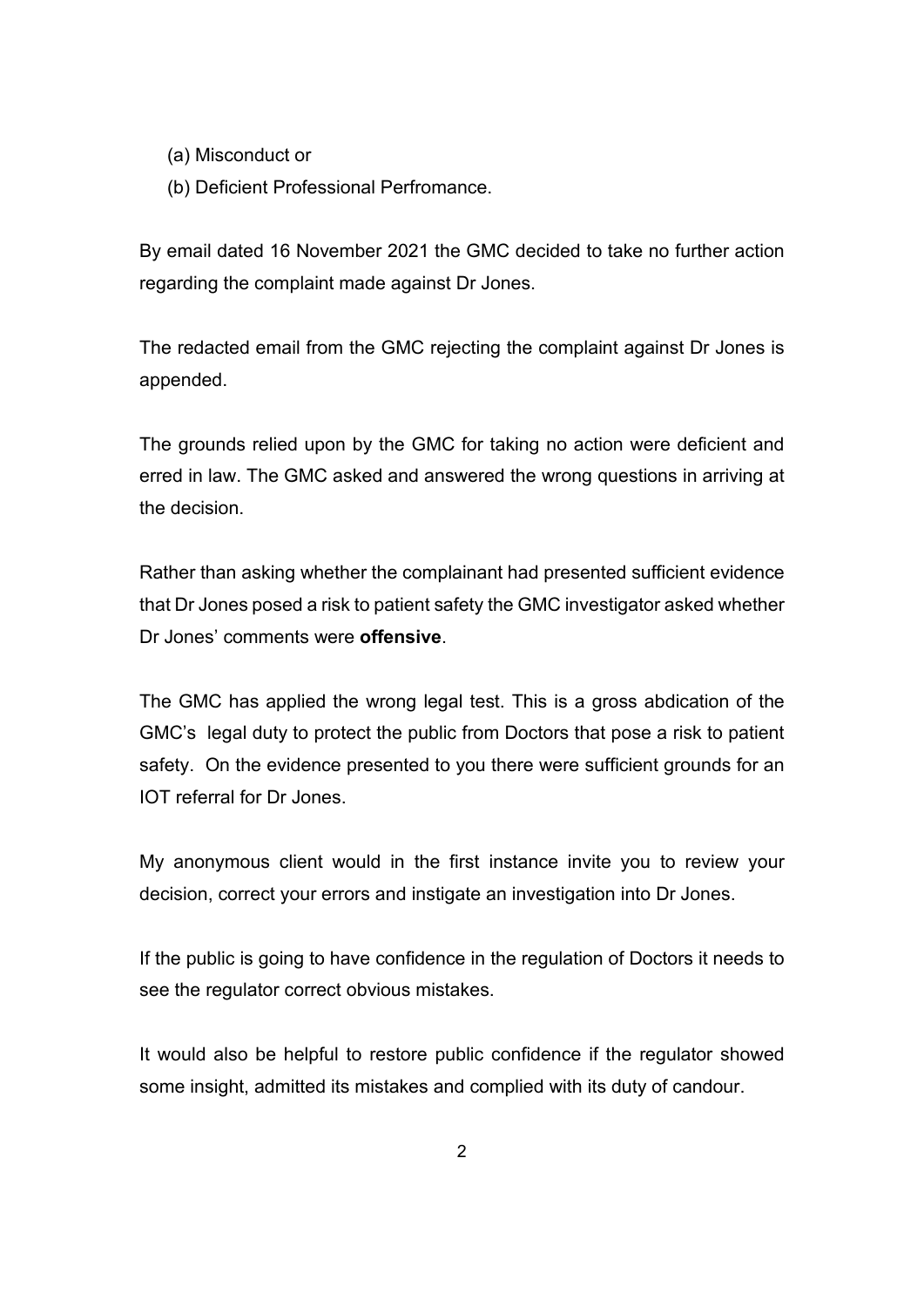That's what the GMC expects from Doctors.That's the standard the GMC should be held to.

The judgment in White v  $GMC<sup>1</sup>$  provides helpful guidance as to the GMC's role regarding published statements made by Doctors.

In particular the Honourable Mr Justice Dove made clear what the correct approach to take was. The Interim Orders Tribunal [IOT] before they imposed any restrictions on free speech should have considered whether the free speech was such that a Fitness to Practice hearing would have more likely than not found the comments a risk to patient safety [my emphasis]:

*"Section 12(3) makes the likelihood of success at the trial an essential element in the court's consideration of whether to make an interim order... There can be no single, rigid standard governing all applications for interim restraint orders. Rather, on its proper construction the effect of s12(3) is that the court is not to make an interim restraint order unless satisfied the applicant's prospects of success at the trial are sufficiently favourable to justify such an order being made in the particular circumstances of the case. As to what degree of likelihood makes the prospects of success "sufficiently favourable", the general approach should be that courts will be exceedingly slow to make interim restraint orders where the applicant has not satisfied the court he will probably ("more likely than not") succeed at the trial"*

The corrrect process that should have been followed by the GMC regarding the complaint made against Dr Jones was:

<sup>1</sup> https://www.judiciary.uk/wp-content/uploads/2021/12/White-v-GMC-judgment-031221.pdf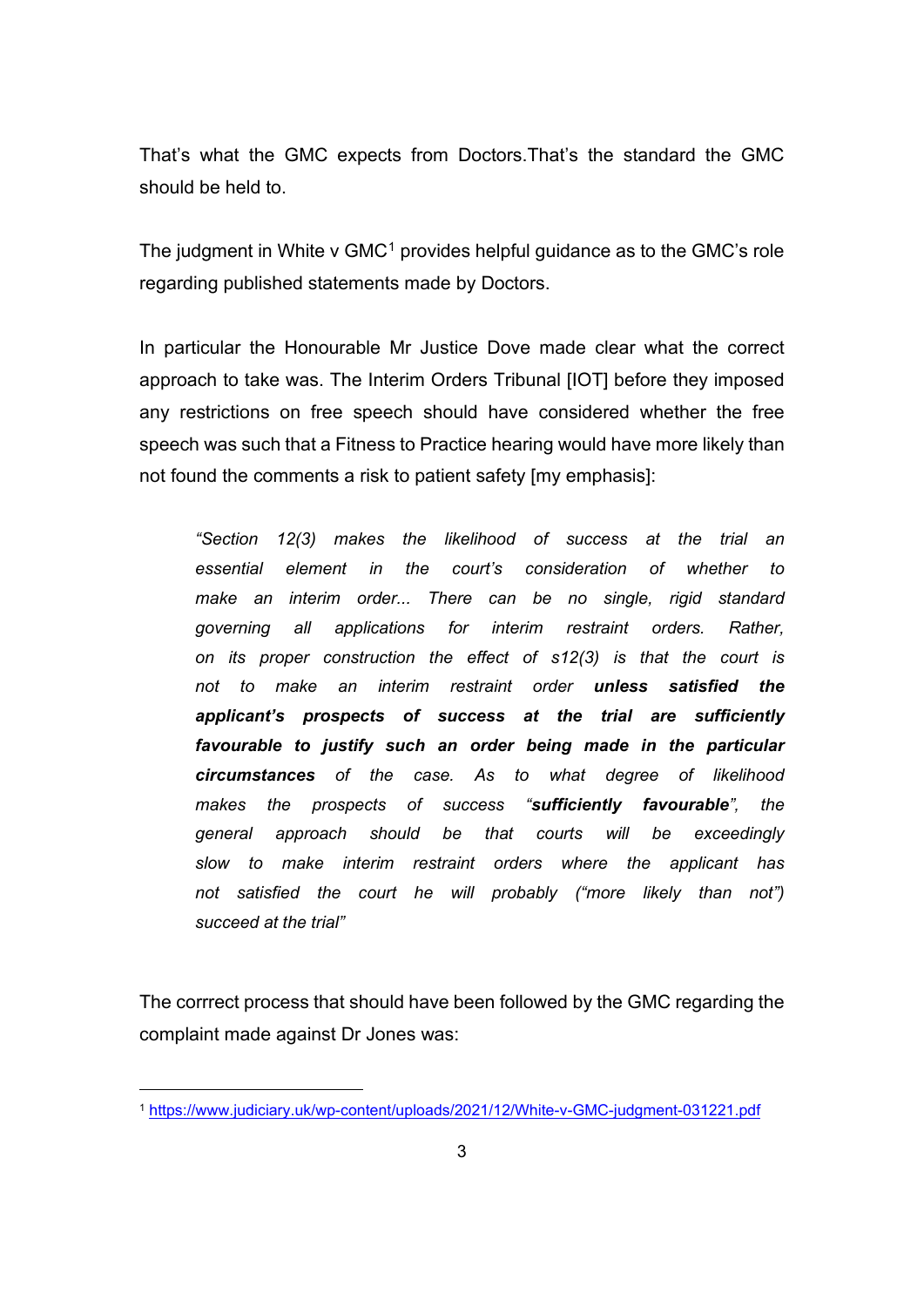- 1. Do Dr Jones' comments pose a risk to patient safety?
- 2. If so, is the GMC more likely than not to succeed at a Fitness to Practice Hearing that Dr Jones made misleading and or untrue statements which posed a risk to patient safety?

Had the GMC addressed its mind properly to the issues at hand they would have answered all of the questions in accordance with the presented evidence and referred Dr Jones to an IOT for further action.

The GMC's decision not to take further action against Dr Jones contrasts with the heavy handed and unlawful approach it took in Dr White's case.

Dr White's comments were supported by a body of medical opinion, expert witness testimony and posed no risk to patients.

Instead Dr White raised serious concerns about:

- 1. Avoidable harm being caused to the public;
- 2. The lack of fully informed consent for vaccines still in clinical trial;
- 3. The safety of masks in non clinical settings;
- 4. And the continued denial of access to safe and proven therapeutics like Ivermectin.

A Doctor must be able to raise concerns about patient safety and systemic failings without being subject to regulatory investigation.

If a Doctor who is raising genuine and evidence based concerns about patient safety is muzzled by the GMC, who's the regulator protecting?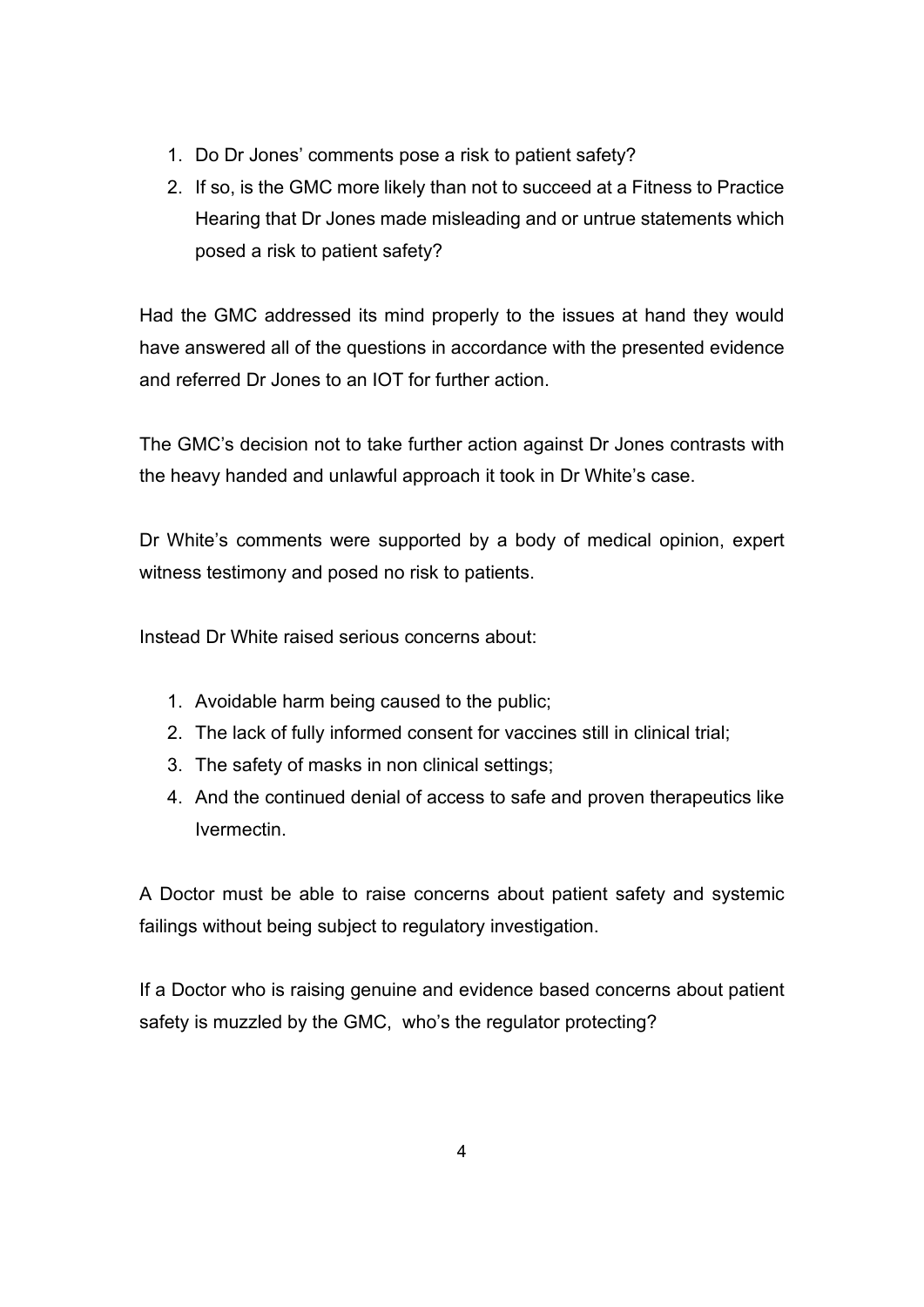The High Court has found that there was an error of law in the approach taken by the GMC and the IOT in Dr White's case. Dr White's human rights were not taken into account.

The decision taken by the GMC to take no further action against Dr Jones is unlawful when compared to the action taken against Dr Sam White. There is a legal duty on the GMC to act consistently, fairly and equitably.

Complaints made about Dr Sam White were investigated despite not being accompanied by any supporting evidence that Dr White had breached any GMC principles.

The GMC procedure does not allow for any complainant to be identified. Dr White's video reached over 1 million views and the GMC acted upon 18 anonymised complaints of alleged 'misinformation.'

The complaints that were generated against Dr White had a very similar wording and appeared to be orchestrated against him to silence him.

The MPTS IOT imposed conditions on Dr White's practice despite the overwhelming evidence bundle submitted by Dr White to the IOT.

The IOT began proceedings by stating that they did not consider evidence, but did in fact make a decision of fact that what Dr White said was 'misinformation' without any burden of responsibility to prove this.

The IOT was nevertheless content to contravene Dr White's human rights. More importantly the GMC's actions did not show any support for a whistleblower. Whistleblowers should have their concerns investigated.Whistleblowers should be protected as the Staffordshire enquiry made clear. Lessons that were said to be learnt by the Staffordshire enquiry need to be acted on.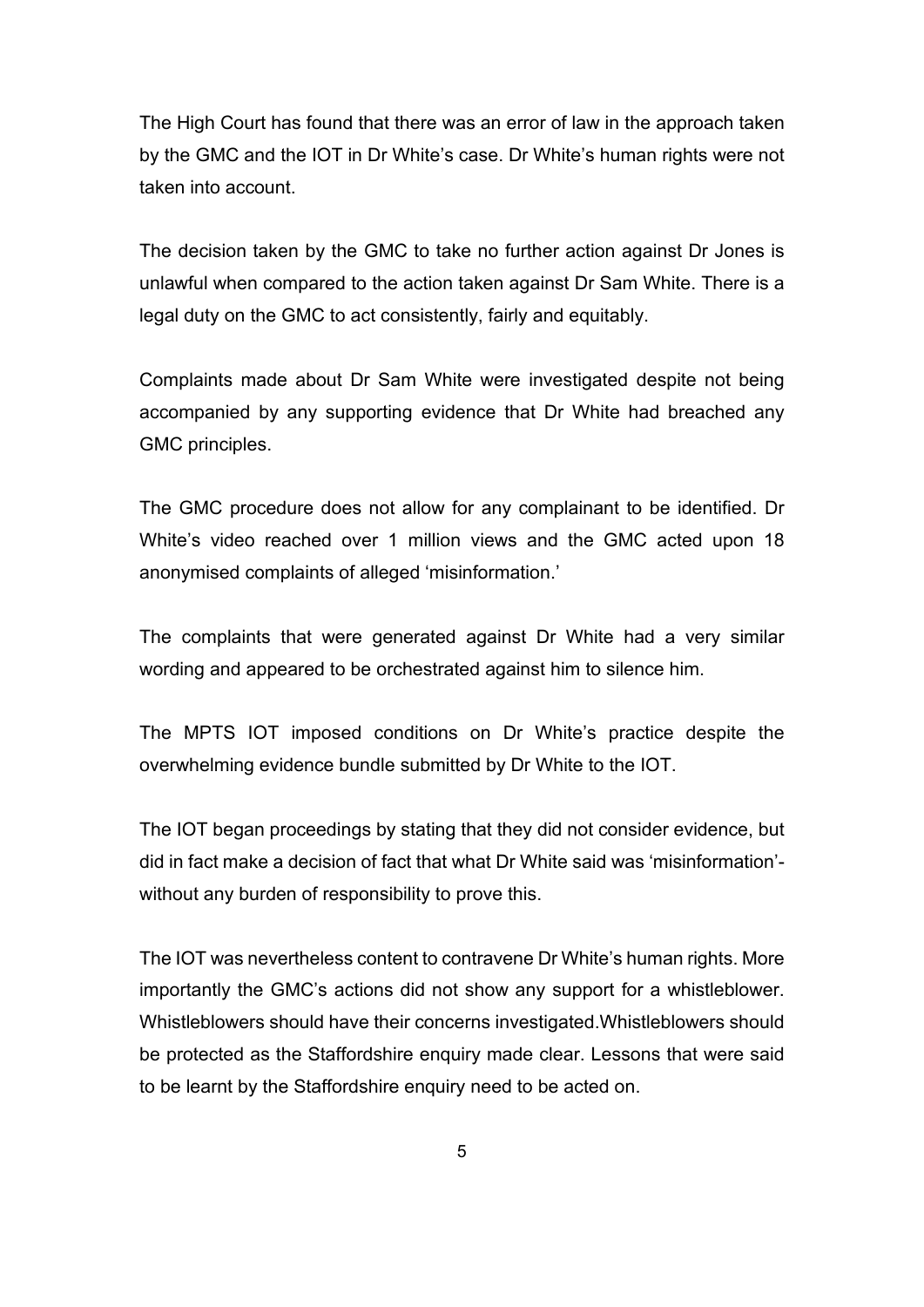In Dr White's case all Dr White's claims are and were backed up by supporting clinical and scientific evidence. This is a point made at paragraph 7 of the High Court judgment.

This is in stark contrast to Dr Jones. The complaint lodged against Dr Jones referenced evidence that contradicted Dr Jones' broadcast statements.

Dr Jones made untrue and unevidenced comments about the vaccine's safety and efficacy as well as the material risks from covid and the vaccines.

Those comments reached a far wider audience than Dr White's. Dr Jones **currently** has far greater influence than Dr White.

Dr Jones poses a risk to patient safety by making untrue statements on GMB.

Further he has damaged the reputation of Doctors by broadcasting statements that generated over 1400 complaints to Ofcom.

The complaint before you was that Dr Jones made misleading and untrue statements on GMB on 12 July 2021.

These comments constituted grounds for a misconduct or deficient professional perfomance referral to the IOT of the MPTS.

For ease I have colour coded Dr Jones' statements red.

The first of the comments that was subject to complaint was:

*Dr Hillary: …and that's of concern. What I say to people is look: you know, of course it's your choice, it's your individual choice, it's not compulsory, I'm not going to tie you down and do it. But I think, just remember that this vaccine is not new, it's not new technology, it's been*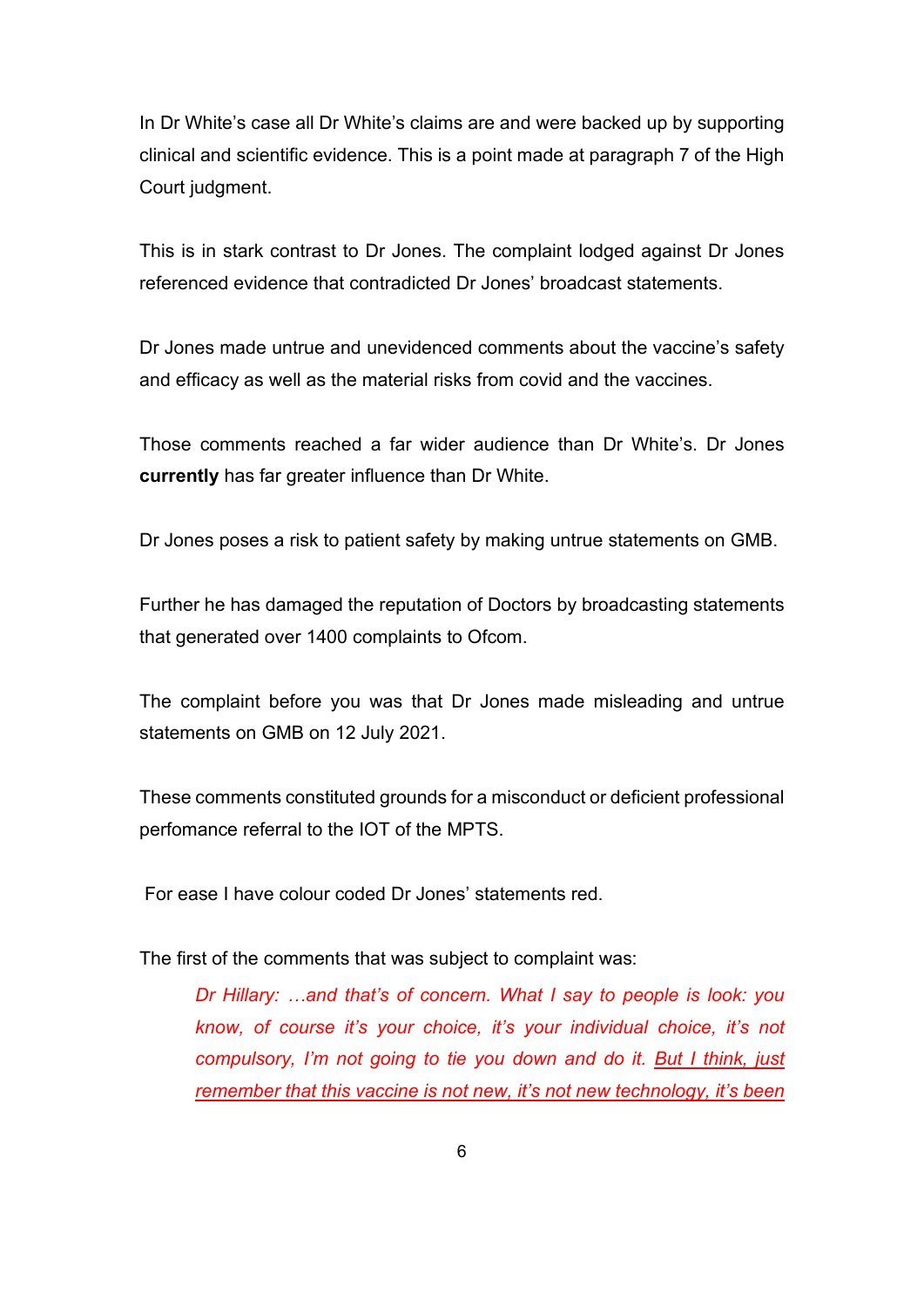*around for some time, it was very successfully used against SARS and MERS. (1)2 <sup>3</sup>*

My client, the anonymous complainant, referred to the following study to back up his contention that the first comment underlined was an untrue statement. https://ijvtpr.com/index.php/IJVTPR/article/view/23

The statement made by Dr Jones is untrue and misleading. Making untrue statements about a mode of action of a vaccine and its prior use poses a risk to patient safety.

The second comment that was subject to complaint was:

*Dr Hilary: …it's something that we can absolutely understand how it works, it doesn't affect the DNA of your cells, it can't affect your fertility.(2) 4*

Here is the link on how it can be reverse transcribed into human DNA *https://documentcloud.adobe.com/link/review?uri=urn:aaid:scds:US:ecc67cba -7c65-4127-8a49-793295a20164*

My anonymous client referred to the following quotation which was referred to in the International Journal of Vaccine Studies above:

'*We finish by addressing a common point of debate, namely, whether or not these vaccines could modify the DNA of those receiving the vaccination. While there are no studies demonstrating definitively that this is happening, we provide a plausible scenario, supported by previously established pathways for transformation and transport of* 

<sup>2</sup> : https://ijvtpr.com/index.php/IJVTPR/article/view/23

<sup>3</sup> https://www.ncbi.nlm.nih.gov/labs/pmc/articles/PMC7177048/ 4

https://www.ons.gov.uk/peoplepopulationandcommunity/healthandsocialcare/conditionsanddi seases/bulletins/prevalenceofongoingsymptomsfollowingcoronaviruscovid19infectionintheuk/1 july2021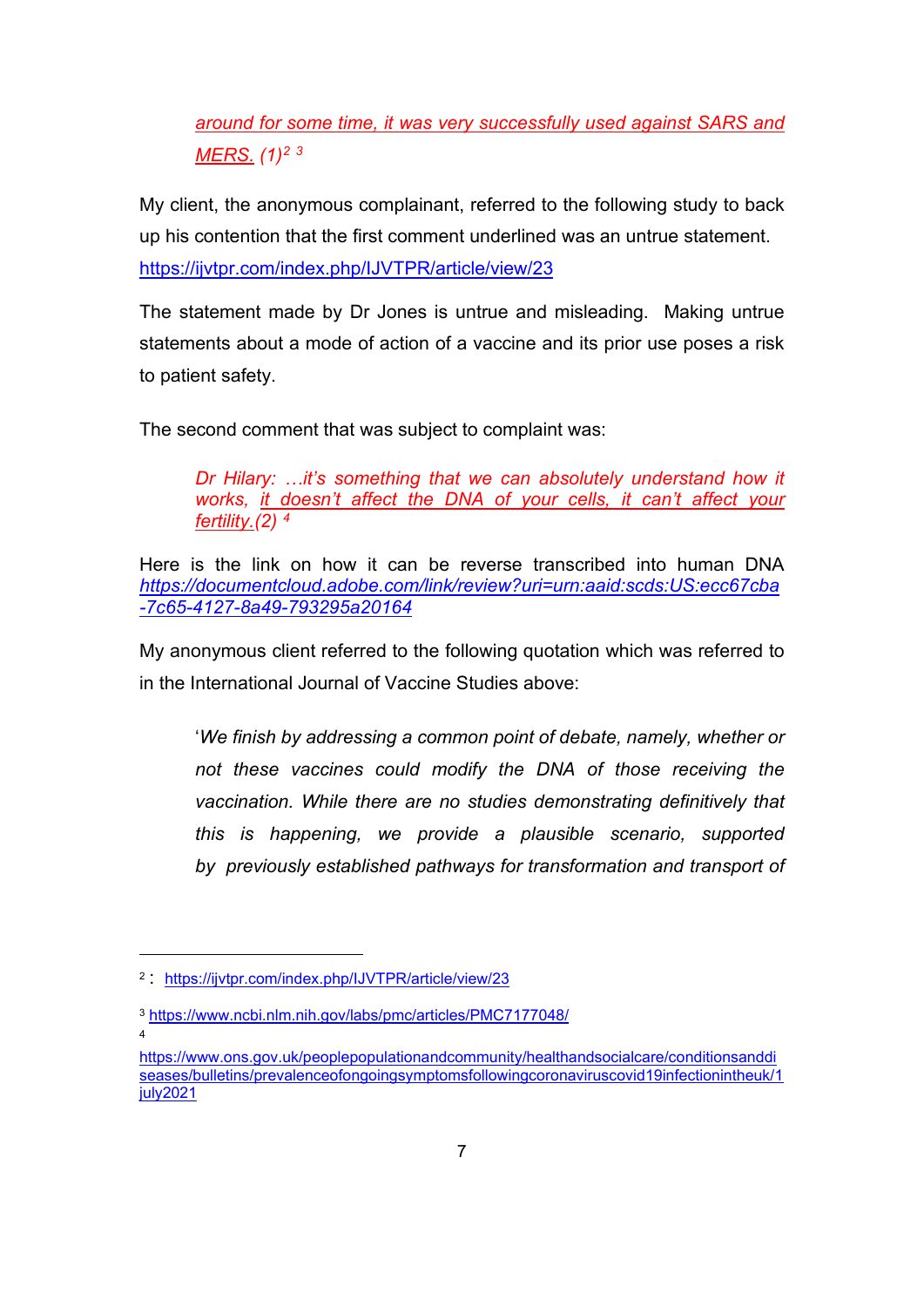*genetic material, whereby injected mRNA could ultimately be incorporated into germ cell DNA for transgenerational transmission'*

My anonymous client then backed up his complaint with the following statement:

*"If the scenario of these vaccines becoming incorporated into subjects DNA is possible and not yet understood, even by respected experts in the field, due to the very short and restricted basis of the current mRNA treatment Stage 2 clinical trials, how could a medical doctor who specialises in Aesthetic Medicine possibly be qualified to assure the viewing public that these injected fluids do not enter your DNA and he certainly cannot also categorically state that it can't affect your fertility – no one knows. These comments are currently unsubstantiated and not proven."*

The GMC should have known that the Pfizer Japanese bio-distribution study found a concentration of spike protein in the ovaries, and the semen trials are ongoing in South Africa.5

It is unsafe for Doctors to be broadcasting untrue and unqualified statements about a vaccine's safety and potential impact on fertility when clinical studies are ongoing.

We observe that there appears to be an increase in incidences of women having menstrual problems and an increase in still births.<sup>6</sup>

5

https://clinicaltrials.gov/ct2/show/NCT04778033

<sup>6</sup> https://www.rcog.org.uk/en/news/rcogfsrh-responds-to-reports-of-30000-womens-periodsaffected-after-covid-19-vaccine/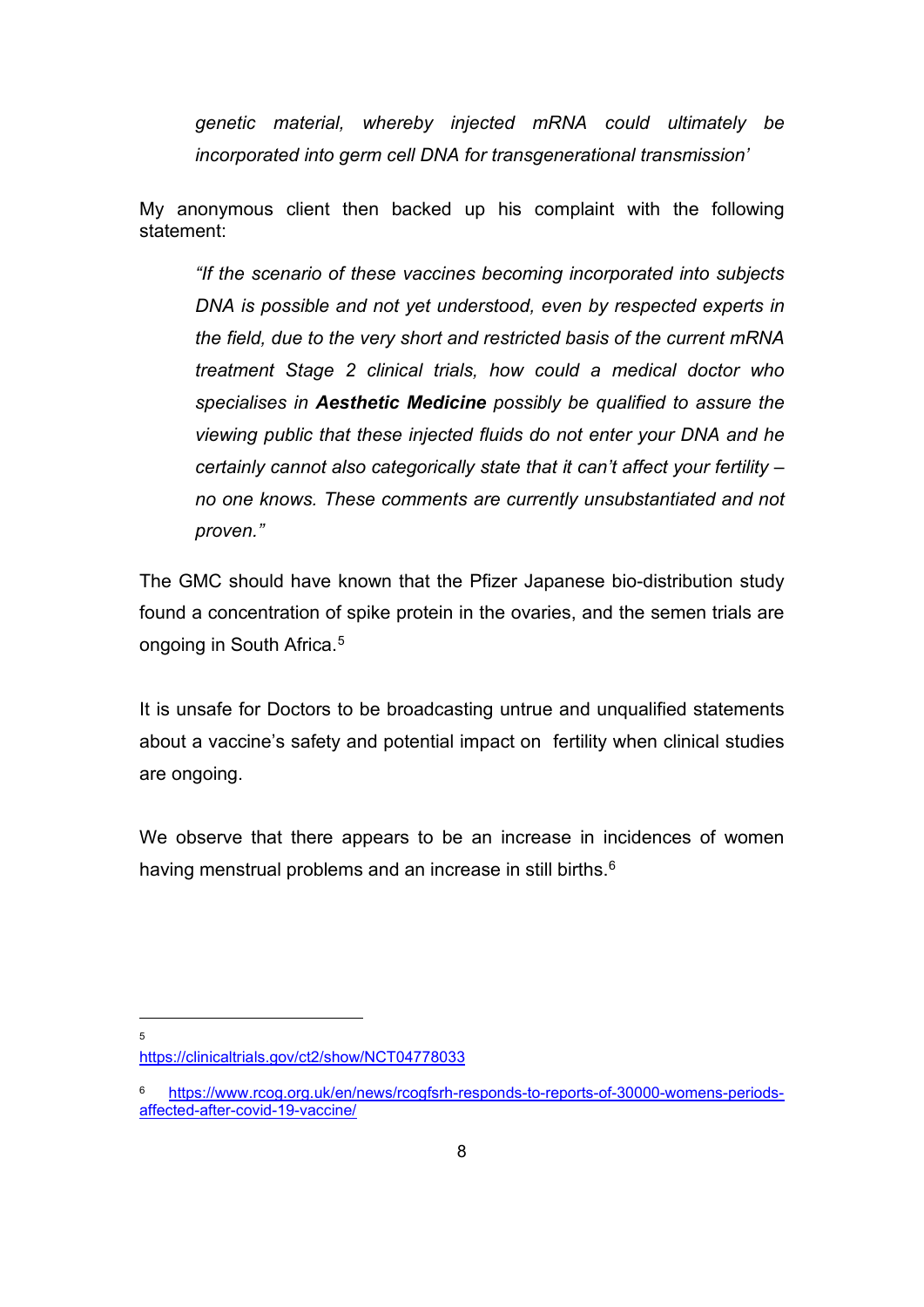The next unqualified and misleading comment made by Dr Jones which was the subject of complaint was:

*It can only protect you: It's a win, win, win, win, win. There's nothing – there's no downsides. Yeah, about 1 in 500,000 might develop a very rare complication,(3) 7the link still hasn't been proven yet*, *but 1 in 500,000 compared to quite a high risk of becoming ill*. *1 million people already have suffered with long Covid and some of those people it will affect them all their lives.(4)8*

My anonymous client backed up his complaint about the above with the following statement:

*As of 12/7/21 there have been almost 81 million doses of the 'vaccines' administered in the UK, so on the basis of the above comment there should have been only 164 'very rare complications' as a result – however as of 28/7/21 there have been over 1400 deaths recorded on the UK MHRA Yellow Card scheme alone, as reported by medical practitioners and coroners, which by any standard would rank as a very serious complication and certainly a lot more common than 1 in 500,000. In addition there have been over 300,000 adverse reaction cards registered ranging from fevers and aches to total blindness, coronary / neurological events and even spontaneous abortions / miscarriages.* 

*The current rate, according to the UK Government and MHRA of people suffering an adverse reaction to one of the 'vaccines' stands at 1 in every 142 people. It is further estimated by the MHRA that as it is a voluntary* 

<sup>7</sup> MHRA Adverse Events https://www.gov.uk/government/publications/coronavirus-covid-19 vaccine-adverse-reactions/coronavirus-vaccine-summary-of-yellow-card-reporting

<sup>8</sup> https://evidence.nihr.ac.uk/themedreview/living-with-covid19/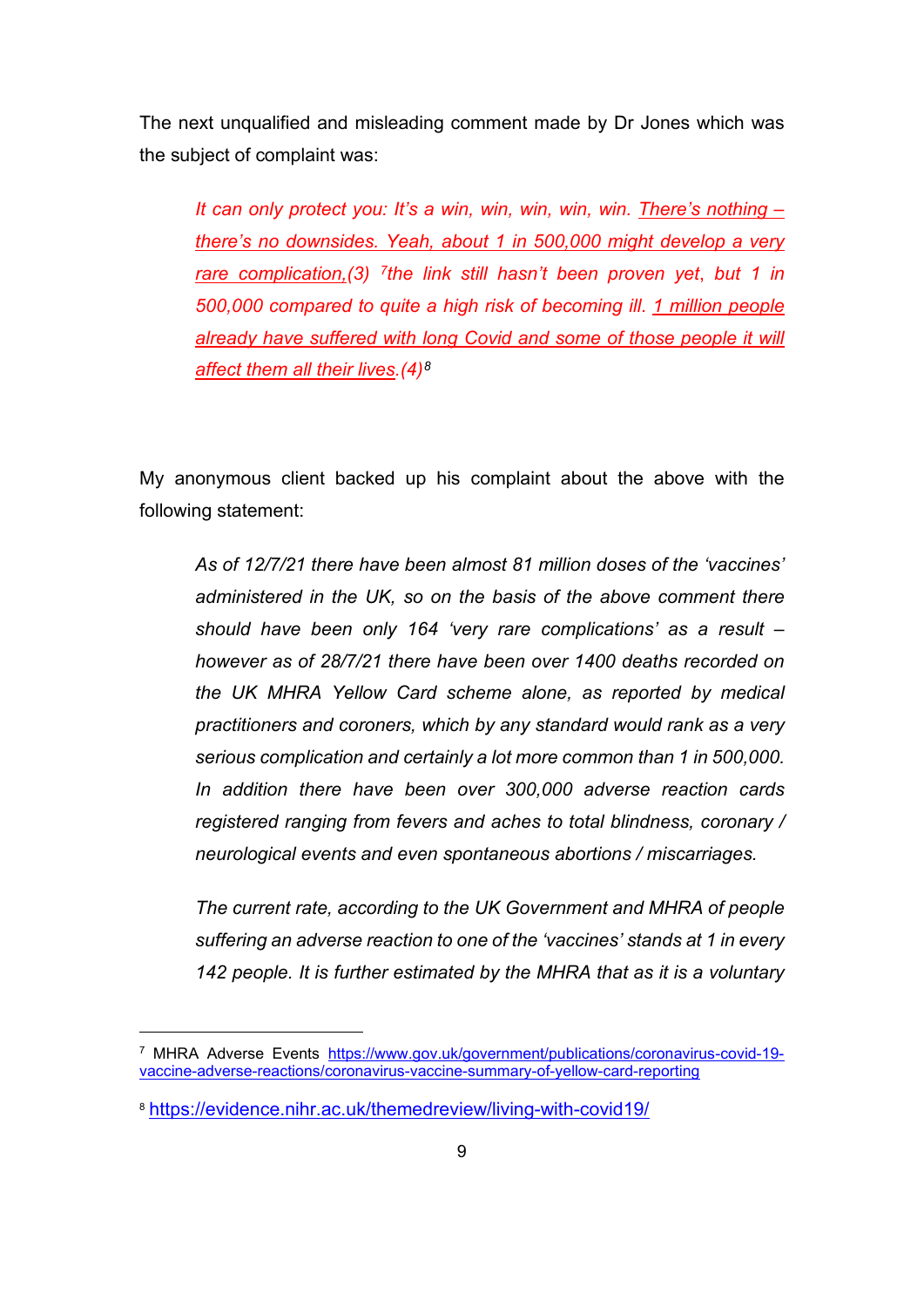*system that only 1 – 10% of adverse reactions are actually reported to the Yellow Card scheme so the rate is undoubtedly significantly higher.*

*There have been almost 5 times as many deaths attributed to these experimental covid 'vaccines' in 6 months than all the other vaccines authorised in the UK since 2010 added together.*

| <b>Vaccines</b>             | <b>Earliest Date Authorised since 2010</b> | <b>Adverse Reactions</b> | <b>Deaths</b>  |
|-----------------------------|--------------------------------------------|--------------------------|----------------|
| <b>Tetanus</b>              | 03 / 12 / 2010                             | 3,013                    | 15             |
| Pneumonia                   | 20 / 05 / 2015                             | 8,238                    | 38             |
| <b>Rabies</b>               | 06 / 04 / 2017                             | 2,387                    | 1              |
| <b>Typhoid Fever</b>        | 25 / 07 / 2018                             | 309                      | 0              |
| <b>Meningitis</b>           | 31 / 03 / 2015                             | 9,980                    | $\overline{2}$ |
| Anthrax                     | 03/05/2018                                 | 294                      | 0              |
| <b>Hepatitis A</b>          | 24 / 12 / 2020                             | 848                      | 1              |
| Influenza                   | 06/02/2013                                 | 35,068                   | 227            |
|                             |                                            |                          |                |
|                             | <b>TOTALS AS OF 08/04/21</b>               | 60,137                   | 284            |
|                             |                                            |                          |                |
| <b>Pfizer Covid-19</b>      | 08 / 12 / 2020                             | 236,555                  | 450            |
| <b>Moderna Covid-19</b>     | 08 / 01 / 2021 (not administered           | 22,191                   | 6              |
|                             | until June 2021)                           |                          |                |
| <b>AstraZeneca Covid-19</b> | 04 / 01 / 2021                             | 775,940                  | 960            |
| <b>Unspecified Covid-19</b> | 08 / 12 / 2020                             | 2,690                    | 24             |
|                             |                                            |                          |                |
|                             | <b>TOTALS AS OF 30/06/21</b>               | 1,037,376                | 1,440          |

□

# *Dr Jones's blatant lie and unbalanced comments regarding the potential for harm to people in the wider viewing audience alone deserves his immediate suspension and investigation.*

Dr Jones under reported the risk of vaccination by some margin. A Doctor is under a professional obligation to present accurate data on material risk. If a Doctor does not present accurate information on material risk, he is being negligent. Negligent Doctors pose a risk to patient safety.

Furthermore the data on adverse events is unreliable given the shifting definition of vaccinated and unvaccinated and the historic under-reporting of vaccine adverse events, only 1% are said to be reported according to the Harvard study cited at the High Court in Dr White's case.

 $\ddot{\phantom{0}}$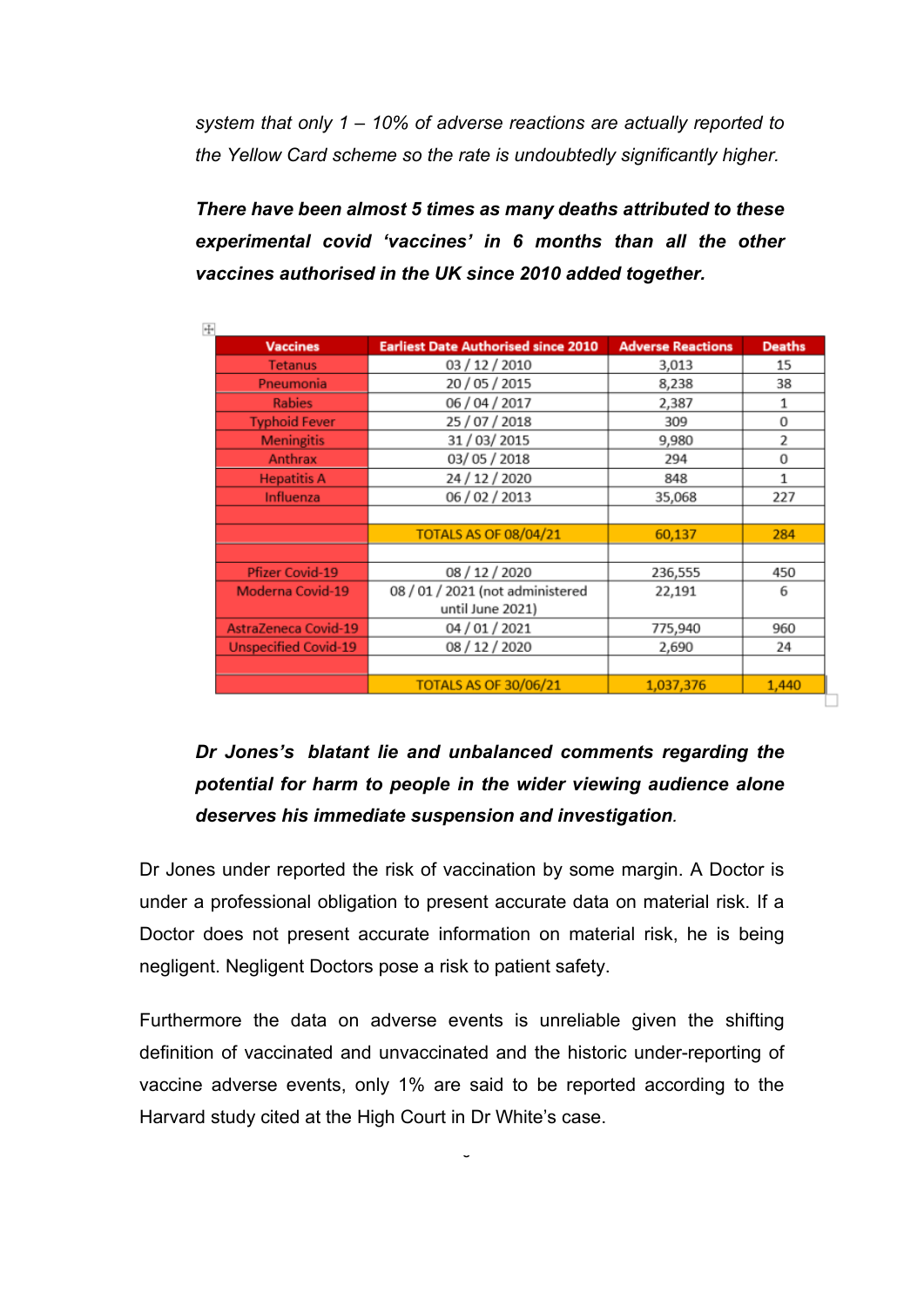The fourth comment made by Dr Jones that was subject to complaint was:

'*1 million people already have suffered with long Covid and some of those people it will affect them all their lives'*

To support his complaint that the above statement was untrue and misleading my anonymous client made the following statement:

*The following link: https://evidence.nihr.ac.uk/themedreview/living-withcovid19/ is to an article published by the National Institute for Health Research in October 2020 discussing the occurrence and prevalence of so called 'long Covid' and it begins by stating in the opening paragraphs of the 'How many people live with ongoing Covid19?' section:*

*'Covid19 began to emerge at the end of 2019 and as yet there is little research into the number of people at risk of developing ongoing Covid19 or the duration of their symptoms. An unreferenced but frequently cited estimate is that most people recover from 'mild' infections within two weeks and more serious disease within three weeks.*

*We are at an early stage of understanding the disease and need to be careful not to draw conclusions prematurely. Even in a discrete occupational group such as people serving in the defence services, the incidence is unclear with new referrals continuing to the military Covid19 rehabilitation service from people who were first unwell in March 2020.'*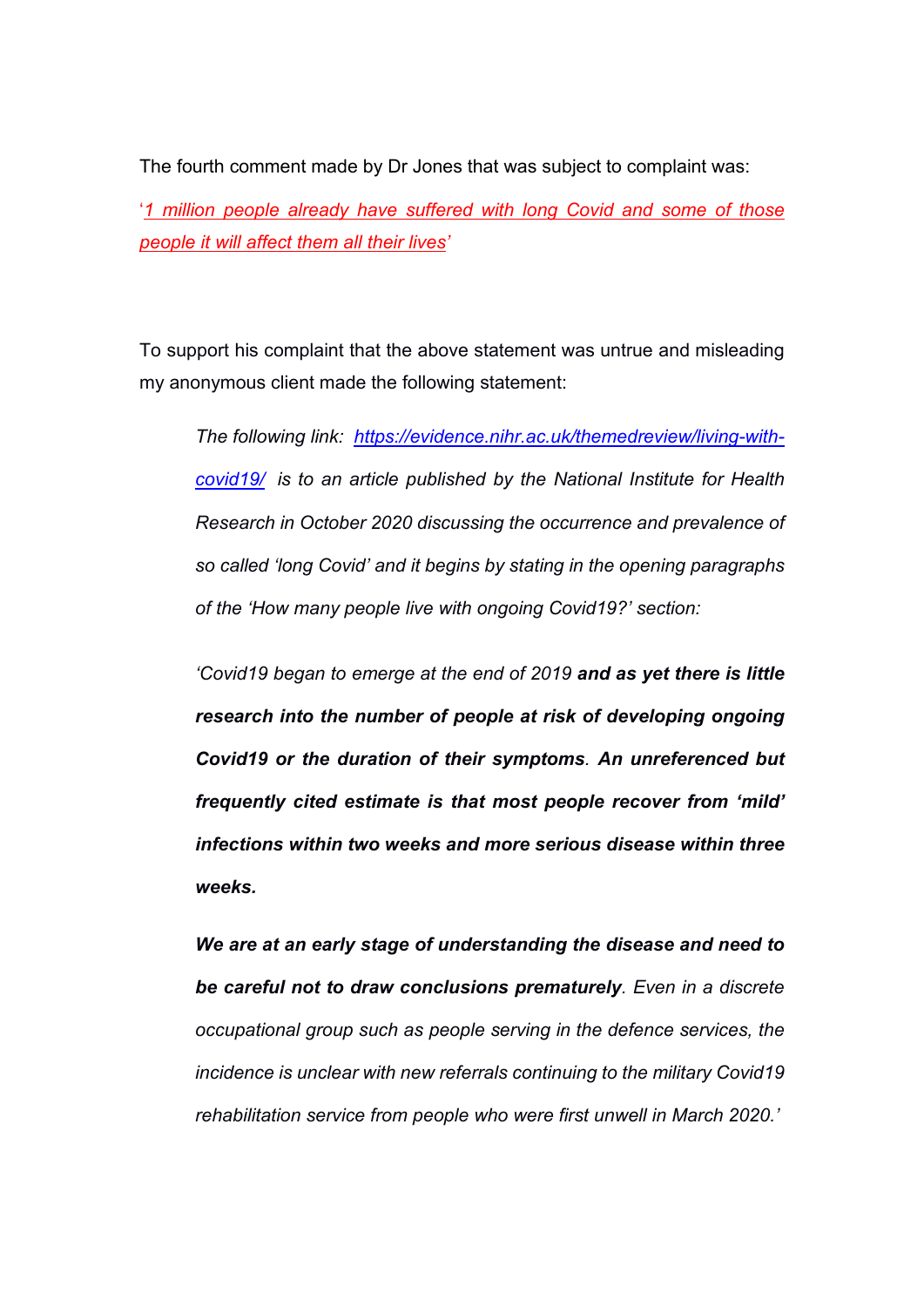*There is absolutely no definitive evidence that 1 million people are suffering with 'long Covid', this is an estimate that has appeared in an Office for National Statistics survey published on 1st July 2021 here:* 

*https://www.ons.gov.uk/peoplepopulationandcommunity/healthandsoci alcare/conditionsanddiseases/bulletins/prevalenceofongoingsymptomsf ollowingcoronaviruscovid19infectionintheuk/1july2021* 

*A highlighted caveat at the bottom of the survey description states:* 

*'This is analysis of new, recently collected data, and our understanding of it and its quality will improve over time. Long COVID is an emerging phenomenon that is not yet fully understood. The estimates presented in this release are experimental; these are series of statistics that are in the testing phase and not yet fully developed.'*

*The public perception of what is true and what is false regarding statistical information surrounding Covid 19 is not advanced whatsoever by so called 'trusted' medical practitioners stating on national television estimates that are portrayed as facts*.

Dr Jones made an unevidenced statement regarding long covid and exaggerated the risk posed by the condition. Dr Jones in making the statement did not qualify it in any way. Making unqualified statements about a new condition is misleading and poses a risk to patient safety.

By way of illustration of the GMC's disparate treatment, my client, Dr White, in a widely broadcast and published podcast recorded with world renowned expert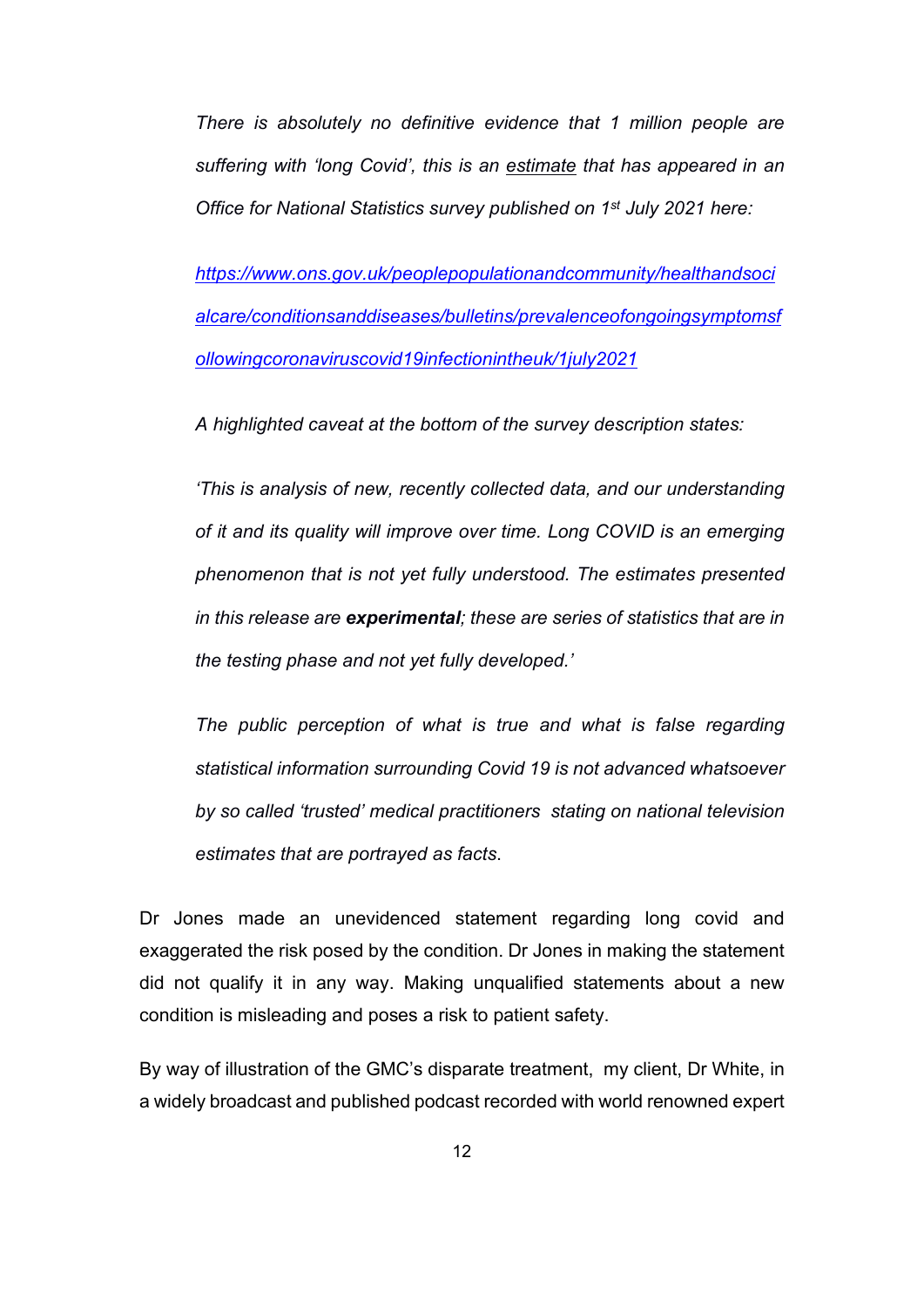Professor Peter McCullough on 20 July 2021 discussed the three main stages of Covid-19 disease.

The first is viral replication- the stage at which early intervention in the community with both nutraceuticals and therapeutics can reduce the likelihood of progression to stage 2, namely inflammation.

Currently in the UK, patients are not offered treatment in the community. They are advised- by way of example to call back- if their shortness of breath is worsening. This is stage 3.

Covid-19 is known via the action of the toxic spike protein to be a prothromboembolic illness.

At this stage a patient will likely be experiencing one or multiple blood clots and decreasing oxygen saturations and have developed a full blown systemic inflammatory response.

It is then that they are 'allowed' treatment by dialling 999, severely impacting their chance of recovery or survival.

It is plausible that if treated early in the community at stage 1- progression to a far more serious disease and by default long covid would almost be entirely preventable.

By banning my client, Dr White, from appearing on social media the public were prevented from wider dissemination of podcasts such as the one with Peter McCullough.

However Dr Jones is free to broadcast his misleading statements to a wide audience on national television. Do you see the problem?

The following statement by Dr Jones was the subject of complaint: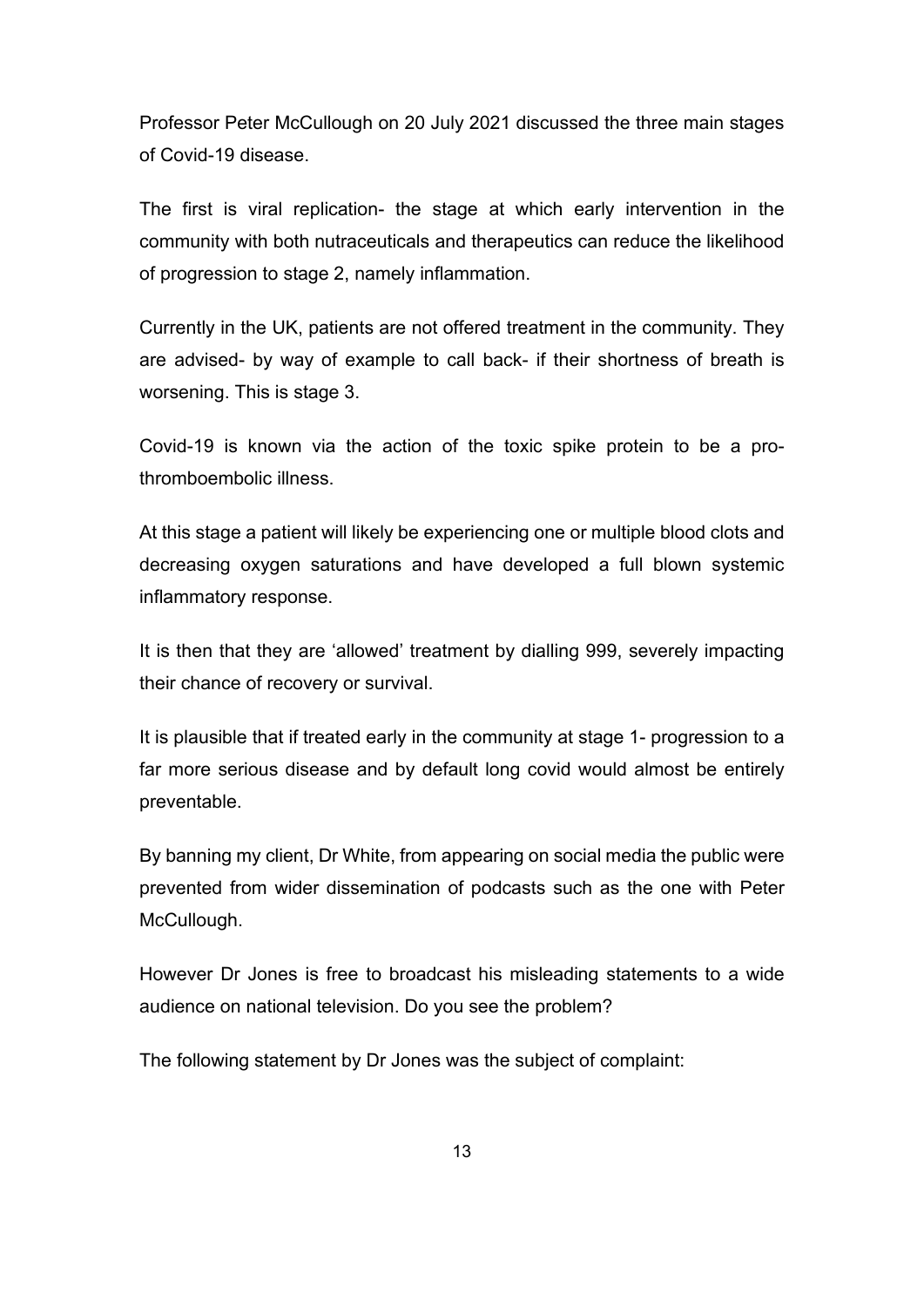#### *Dr Hilary: So, the risk of the virus is far, far, far worse than the vaccination.(5)9 So think about it again.*

My anonymous client substantiated the basis of his complaint by making the following statement:

*The following link: https://www.ncbi.nlm.nih.gov/pmc/articles/PMC7524446/ is to a peer reviewed scientific paper regarding the calculation of the definitive Covid 19 Infection Fatality Rate (IFR), using data from multiple international locations published on the US National Institute of Health Library of Medicine in July 2020 and I quote from its results section:*

*'After exclusions, there were 24 estimates of IFR included in the final meta-analysis, from a wide range of countries, published between February and June 2020.*

*The meta-analysis demonstrated a point estimate of IFR of 0.68% (0.53%–0.82%) with high heterogeneity (p < 0.001).'*

*Even using the highest weighted IFR figure of 0.82% indicates that 99.18% people will not die from Covid 19 putting the worldwide Covid 19 death rate very similar to that of Influenza.* 

*As the overwhelming majority who contract Covid 19 will recover as a result of their own immune system without any experimental medical intervention, the risk of any adverse and potentially fatal reaction to that intervention, no matter how small, is greater than the risk of recovering from the disease. The current rate, according to the UK Government and MHRA, of people suffering an adverse reaction to one of the 'vaccines' stands at 1 in every 142 people. However the MHRA itself estimates only 1 – 10% of people actually report an adverse reaction to* 

<sup>9</sup> : https://www.ncbi.nlm.nih.gov/pmc/articles/PMC7524446/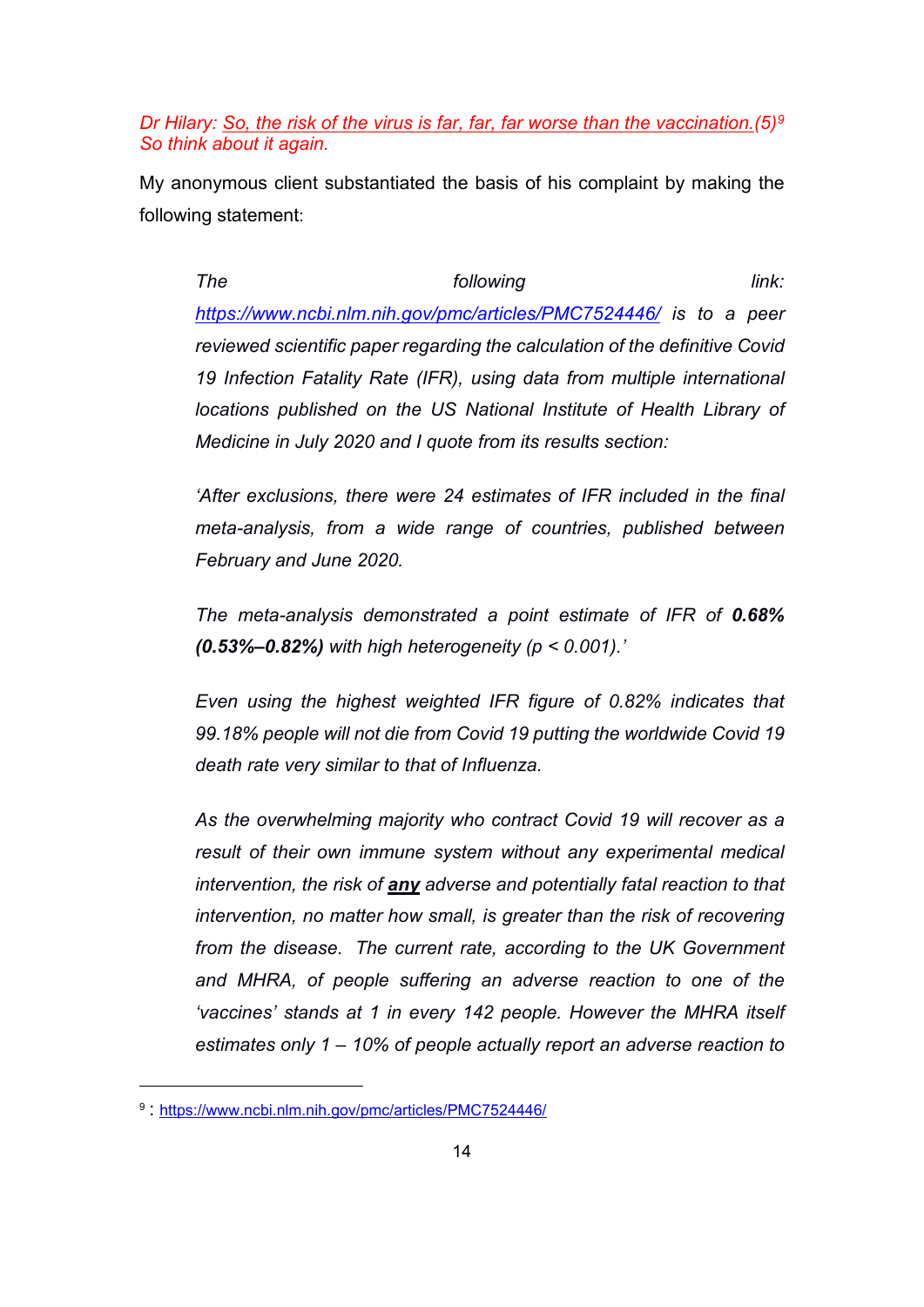*the Yellow Card scheme so the rate is most likely significantly higher. On current evidence this comment is blatantly not true, is misleading and could persuade people into having the 'vaccine' when they do not need it.*

*I believe I have provided sufficient evidence of significant misconduct and contravention of Domain 4 of the GMC's own code of conduct that this doctor should immediately be suspended pending a detailed investigation of his actions.* 

Risks varies from patient to patient. For some patients the risk from vaccination outweighs the risk from covid. Material risk is not absolute. It is individual and patient centred.

In making your decision to take no further action against Dr Jones the GMC acted perversely and or inconsistently and or unfairly when benchmarked against the treatment afforded to Dr White.

The complaint made against Dr Jones had sufficient evidence to meet the threshold of a referral to the IOT.

The rationale for not taking action against Dr Jones was that the GMC considered that Dr Jones' [my emphasis]:

*"remarks may have caused offence, however in general it appears the discussion surrounding the COVID-19 vaccination and the wearing of masks have been based on medical information available at the time*."

Had you discharged your responsibility to the general public you would have investigated Dr Jones.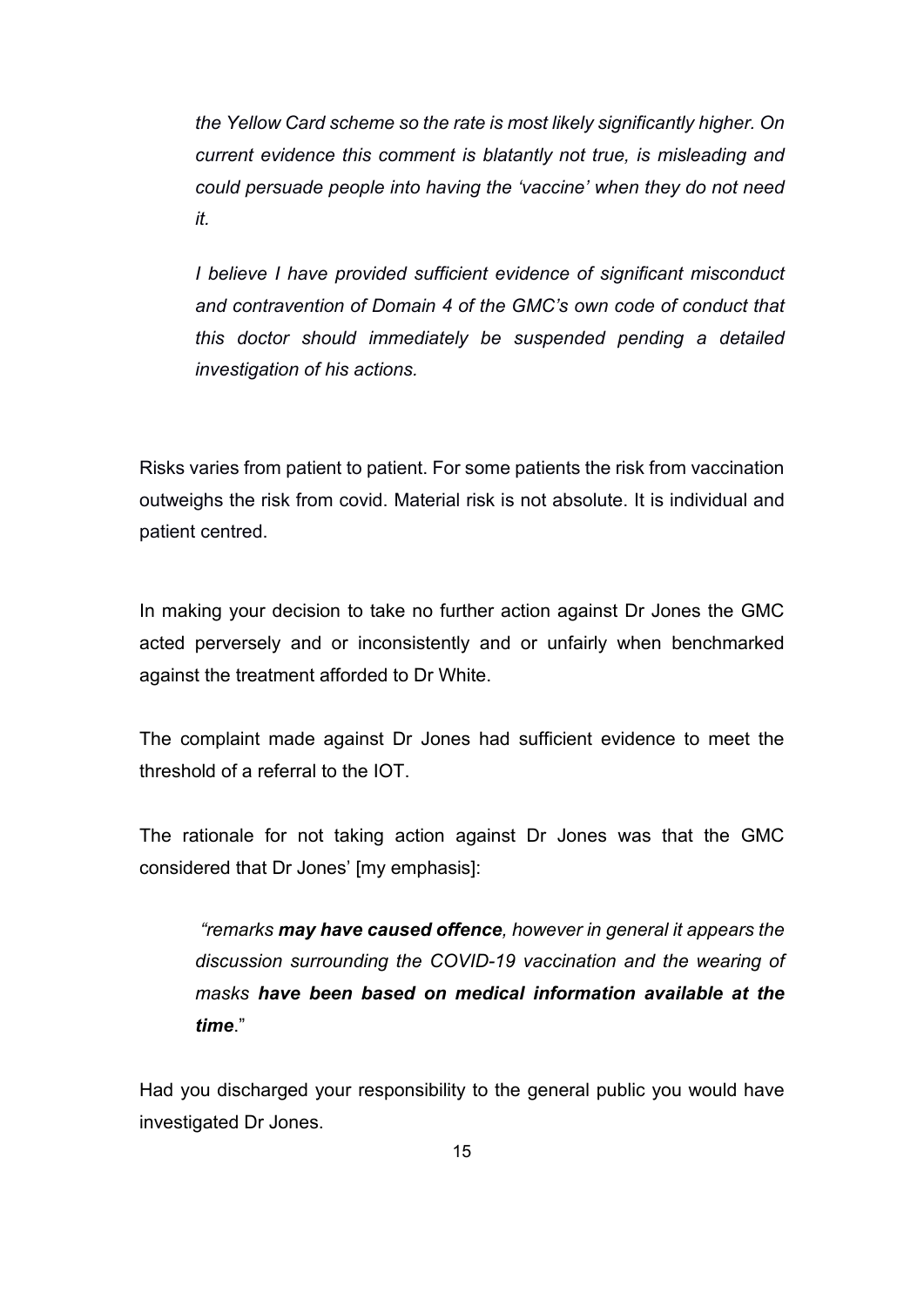Had you investigated Dr Jones you may have found that he has financial interests in the advice he is giving on air.

Dr Jones may have a conflict of interest. Dr Jones has not declared, as far as we know, any conflict of interest to his viewing public. <sup>10</sup>

In the GMC's dismissal of the complaint you stated erroneously that the GMC has no power to investigate conflicts of interest and in particular whether Dr Jones is receiving funding to promote the vaccine.

Yet the GMC has a guidance document stating that Doctors must be open about any interests which conflict with their advice.<sup>11</sup>

This firm has received some evidence that celebrities are being paid to market the vaccine despite the vaccines having no marketing approval.

It must surely be within the remit of the GMC to investigate any Doctor who it is alleged has a conflict of interest in the clinical advice he is dispensing?

A Doctor should not benefit directly or indirectly from clinical advice he gives without declaring that interest. A regulated professional should not have undeclared conflicts of interest.

Further Dr Jones broadcast has generated 1400 complaints to Ofcom.<sup>12</sup>

<sup>10</sup> https://www.mirror.co.uk/tv/tv-news/telly-doc-hilary-jones-slammed-10806516

<sup>11</sup> https://www.gmc-uk.org/-/media/documents/gmc-guidance-for-doctors---financial-andcommercial-arrangements-and-conflicts-of-interest -58833167.pdf

<sup>12</sup> https://www.dailyrecord.co.uk/news/gmb-gets-1500-ofcom-complaints-25451363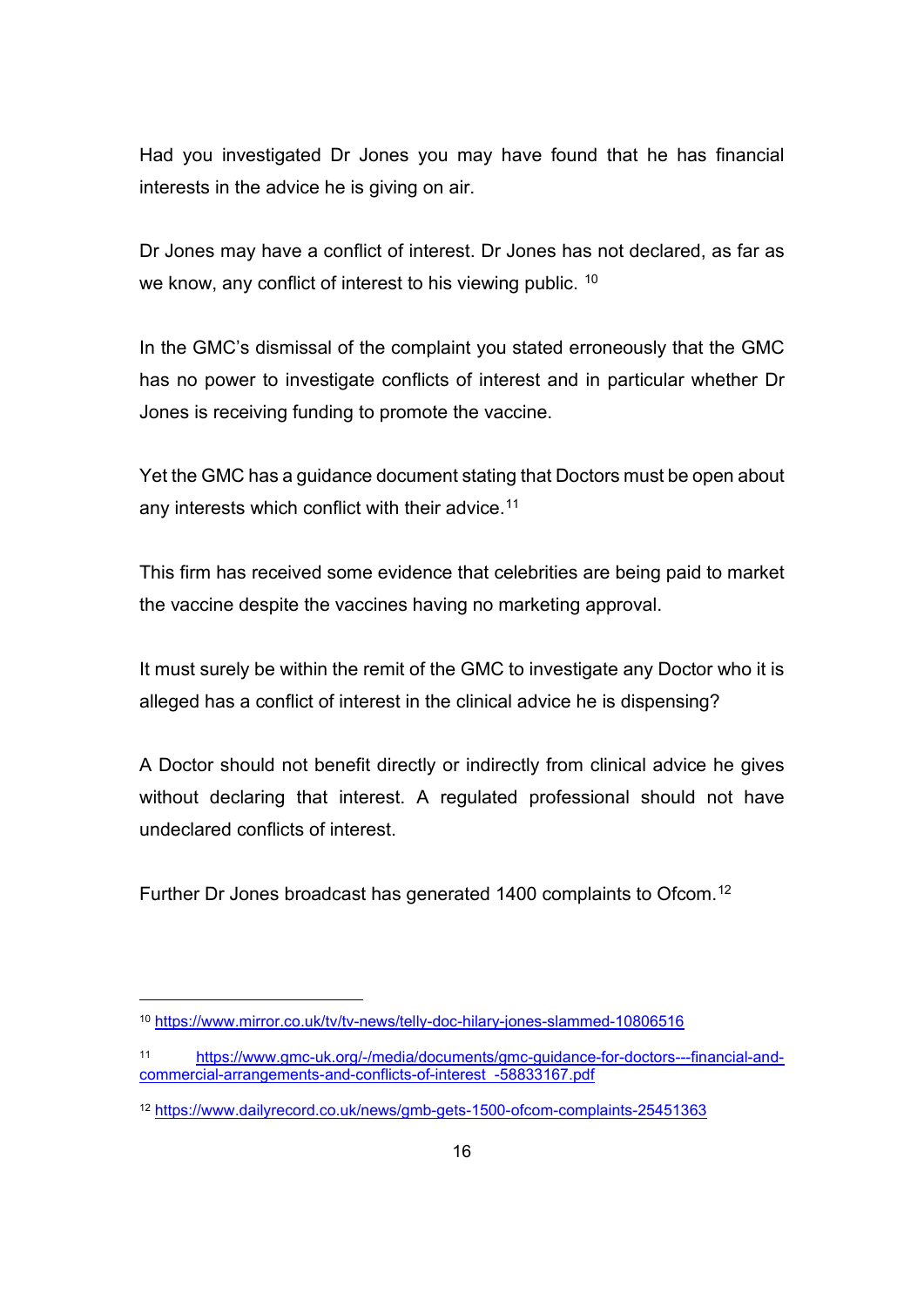All of the comments made by Dr White were based on medical information available at the time, furthermore none of Dr White's comments were untrue or misleading.

In fact of all those comments have since been further substantiated by medical and scientific data since his video in June 2021.

Dr White's 3 December 2021 letter to the CEO of the NHS summarises the developments since Dr White's ban was imposed.13

As a regulatory authority you are under a legal obligation not to make mistakes involving complaints made by the public about misleading and untrue statements made by a Doctor regulated by you.

There can be no doubt that you have treated Dr Jones differently to Dr White and such a difference is an abuse of your power and a failure by you to act consistently, fairly and equally.

Dr White despite making supported and evidenced statements was subject to investigation and an Interim Orders Tribunal, he has also been subject to a smear campaign and who initiated that campaign is still being investigated. The smear campaign was highlighted as a possibility in the 3 December 2021 and began on 6 December 2021. This campaign is now subject to a Police investigation.

Dr Jones despite making unqualified, misleading and untrue statements was not investigated and the complaint was dismissed on erroneous grounds.

13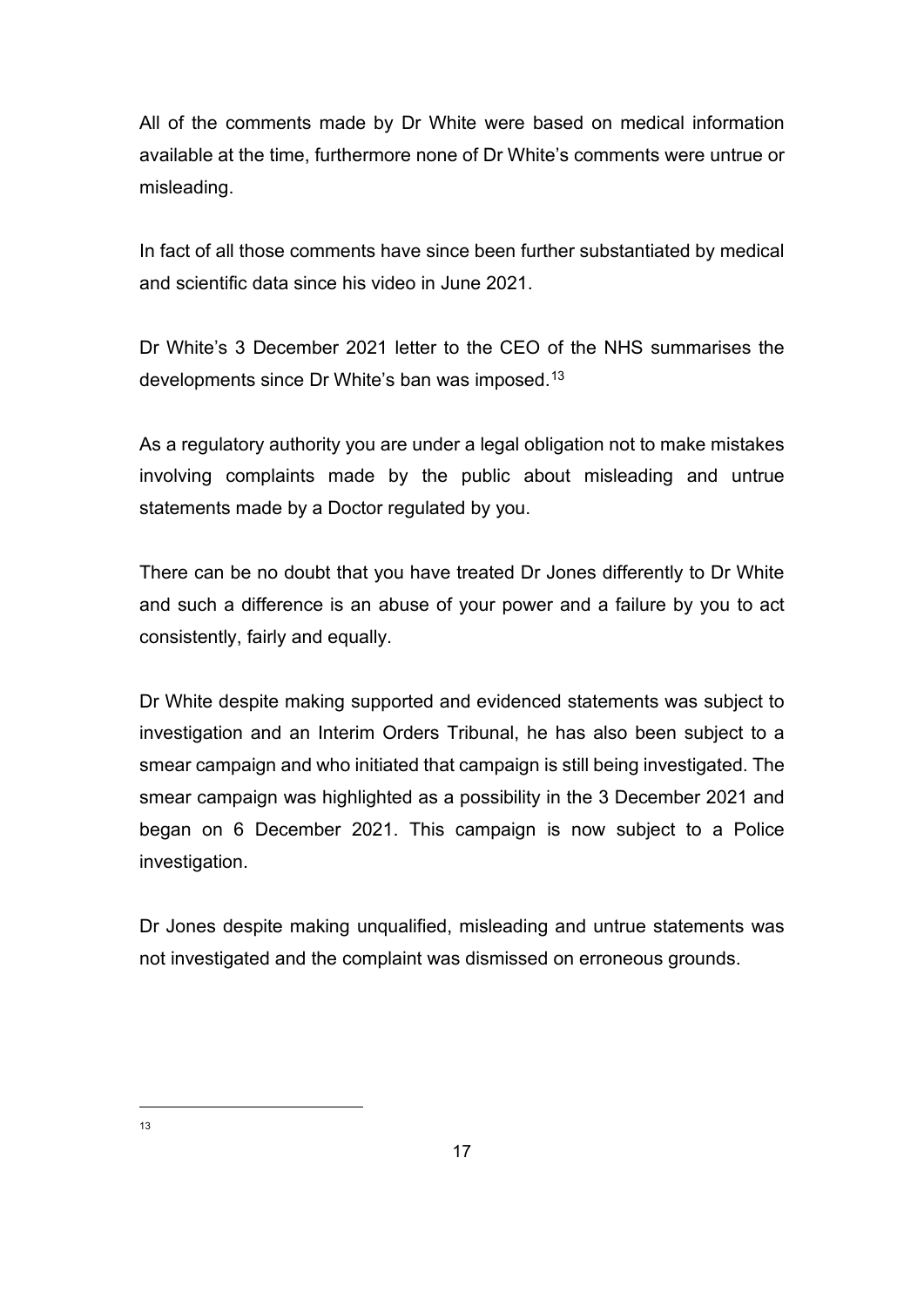# **Could you come back to me within 14 days confirming that you have corrected your errors and confirming that an investigation is now taking place into Dr Jones.**

Should such a confirmation not be forthcoming I am instructed to review all legal options available including a Judicial Review.

No doubt if that materialises you will have to disclose how many individuals complained about Dr Jones to you as we understand that this complaint is not unique. It may also turn out that other evidence emerges about undeclared interests. Should such evidence emerge the continuance of the GMC as a credible regulator safeguarding patient safety will be further in doubt.

We would also invite you to consider your own position as Chief Executive. You lead an organisation charged with protecting patient safety yet have taken action against Dr White who posed no risk to patient safety but who had whistle blown his concerns about patient safety. All Dr White's comments were evidence based and approved at his NHS revalidation appraisal. The GMC has taken no action against Dr Jones who has made untrue and misleading statements about the vaccine's safety and efficacy on national television as well as material risks from COVID-19.

The action that was taken against Dr White was found to have been unlawful by the High Court. That on its own should be grounds for your resignation, given Dr White was making the claim that there were safe and effective therapeutics that could have been made available to the public but were suppressed and that such suppression has led to avoidable deaths. The organisation you lead tried to silence a committed and professional Doctor with an "unblemished record" who had whistle blown about alleged criminality at the heart of the government response to the pandemic.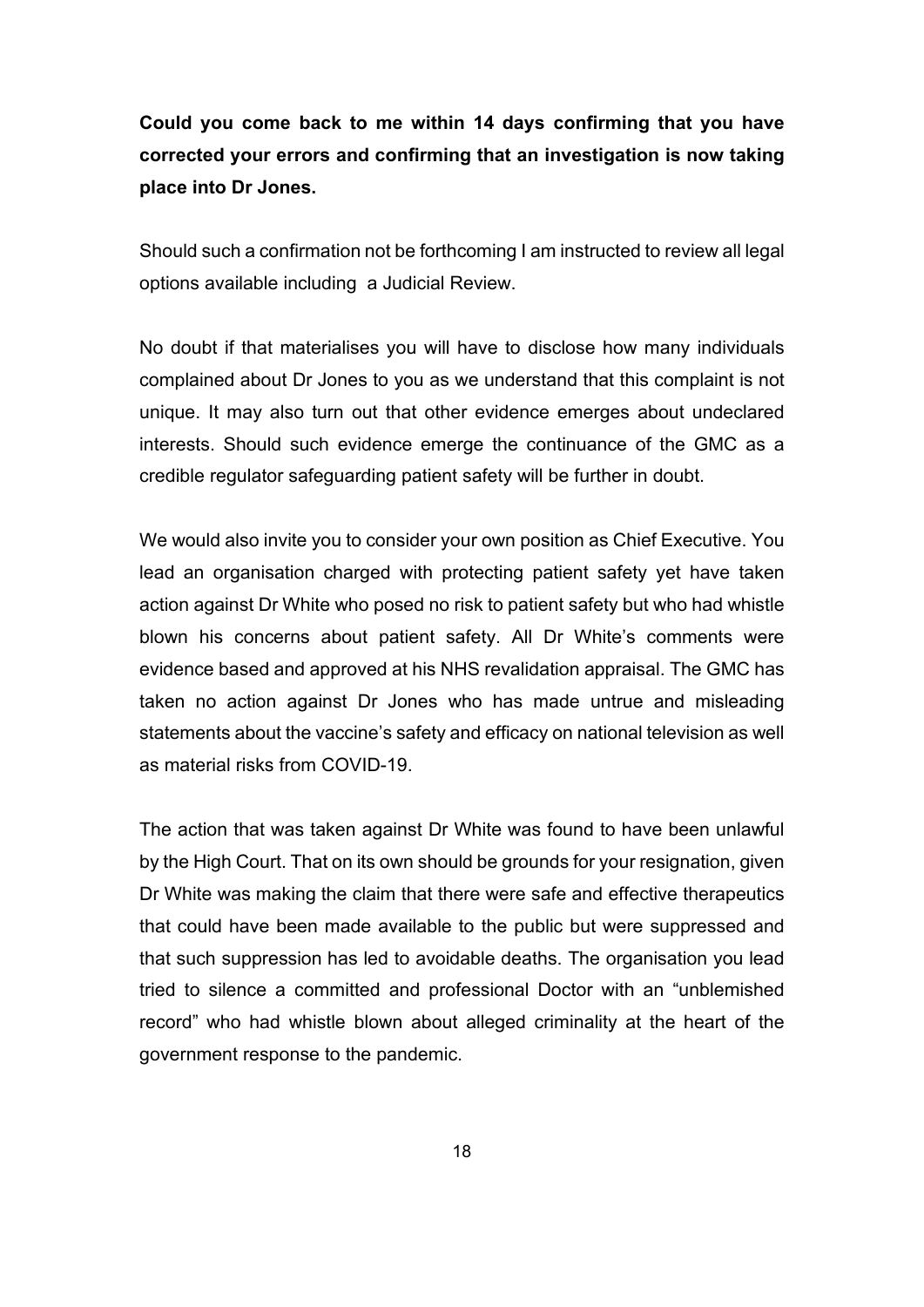Robert F Kennedy Junior has made a similar claim which is fully referenced in his most recent book on Dr Fauci which details the regulatory capture by the interests of big pharma. Robert F Kennedy Junior has also been greatly supportive of Dr White's work to highlight and whistleblow severe systemic failings in the management of the pandemic. Mr Kennedy Junior has not been subject to regulatory investigation and no conditions have been placed on his practice.

Further and most damningly you have not engaged with Dr White or this firm regarding evidence we have that some clinicians are posing a risk to patient safety. You have been in receipt of Dr White's witness statement since mid August 2021 which referred to evidence of clinical malpractice. You have made no attempt to contact us for further details. It is as if you have no interest in following up evidence of malpractice in the COVID-19 vaccine roll out. Your inaction shows a casual indifference to patient safety.

You have therefore, we say, failed to discharge the legal duties that come with your office and should resign immediately. Your actions have betrayed the trust the public place in your office.

In the meantime I am instructed to make this letter an open letter as there are widespread concerns that the GMC do not act fairly, do not act consistently and disproportionately target Doctors who do not conform to political health policy, no matter how harmful that policy is to patient safety.

The GMC appears to be an enforcer of government policy rather than an independent regulator. That's a real concern when the practice of medicine has become so politicised. Despite being invited to speak at The International Covid Summit in Rome September 2021, Dr White was unable to attend because of his 'gagging order' unlawfully imposed by the MPTS. He is, however, along with thousands of other doctors, scientists and experts a signatory to the Physicians Declaration II- and a summary of the key points agreed by international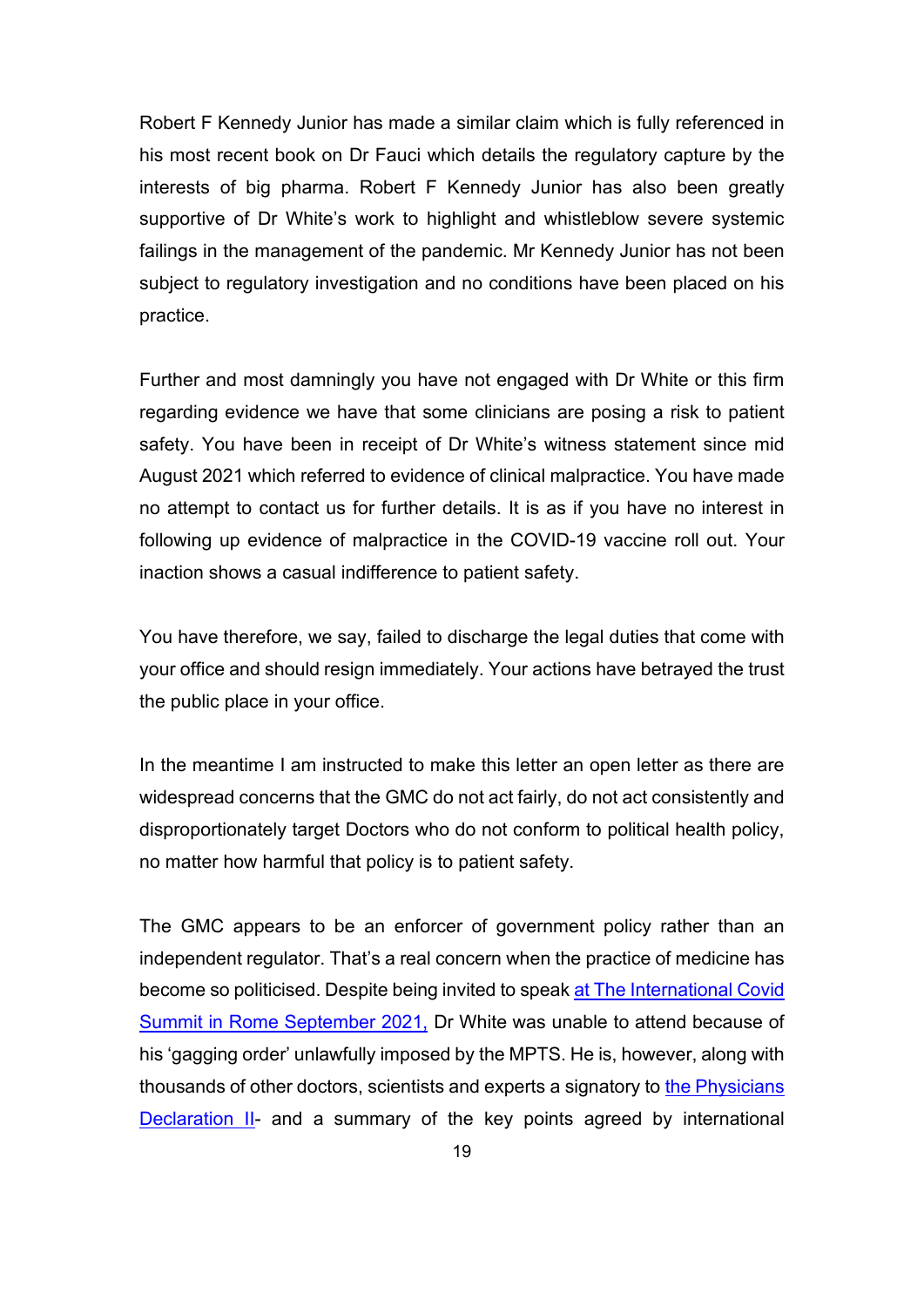attendees calls for physicians to be physicians again; the restoration of long standing and established medical ethics; and a return to the true doctor-patient relationship, one which is free of undue politcal interference.

The GMC has also failed to uphold the human rights of doctors under investigation.

We are also in receipt of further information that suggests the GMC has not in the past played with a straight bat when it comes to dealing with other Doctors.

Now is the time for you to step aside to enable a fresh and independent pair of eyes to examine past failures.

Now more than ever the public needs confidence in the regulation of Doctors.

I look forward to hearing from you as soon as possible.

Yours sincerely

**Philip Hyland Principal PJH Law Solicitors**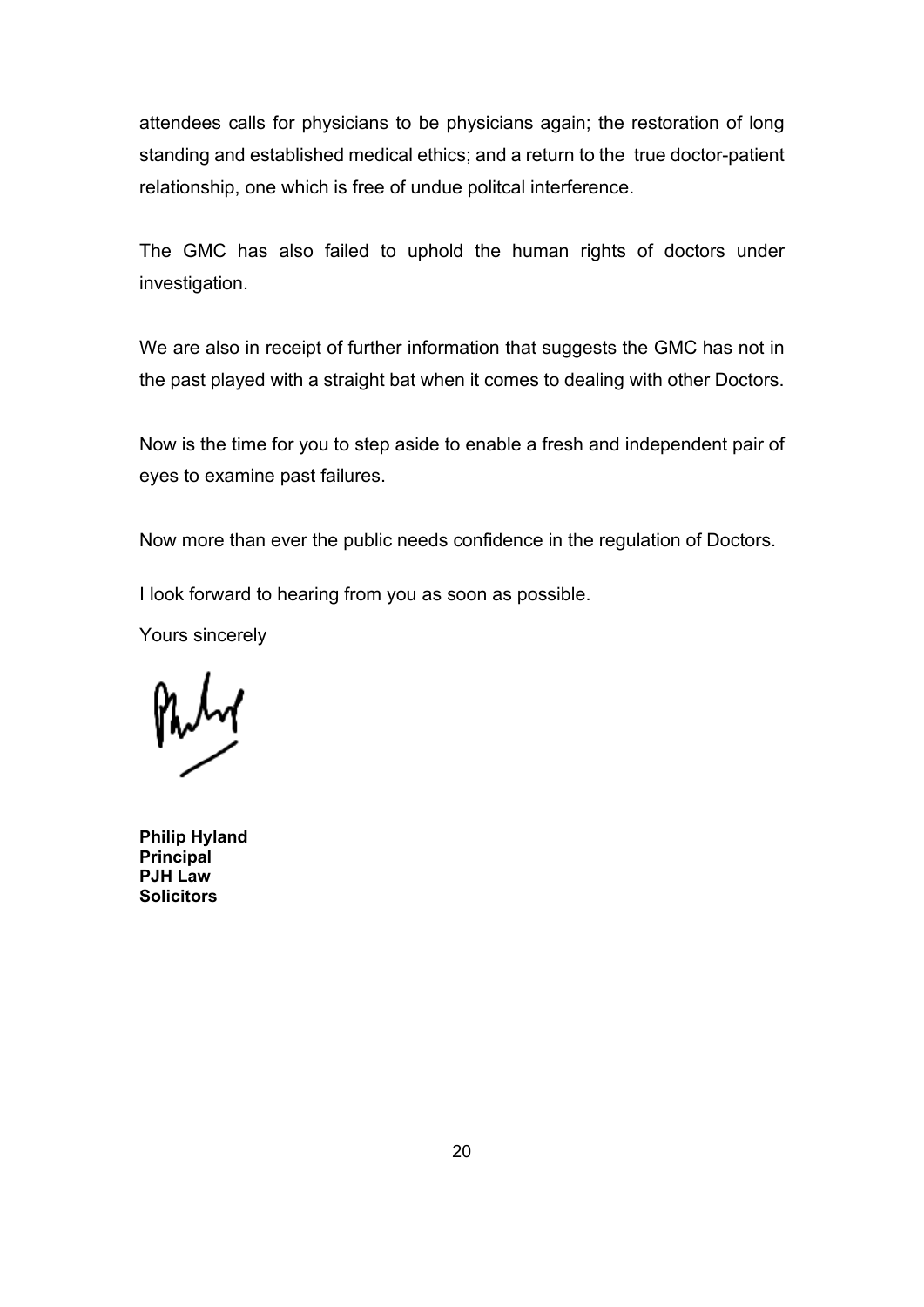## **16 November 2021**

# **In reply please quote: E2-7599ZL**

## **Private: for addressee only**

Sent via email only:

#### Dear

Thank you for contacting us with your concerns about Dr Jones, we apologise for the delay in responding to your complaint. We have very carefully considered the matters you have raised, but we have decided that we will not be opening an investigation into the doctor's fitness to practise.

## **Our Role**

Our role is directly related to the registration of doctors. Our responsibilities are all connected to keeping the Medical Register. We oversee medical education; we give entry to the Register for those suitably qualified; we advise on good medical practice while registered; and we remove or restrict registration in response to fitness to practise concerns where there may be a risk to patient safety.

An investigation can only be opened if the concerns raised are so serious that the doctor's fitness to practise medicine is called into question to such an extent that action may be required to stop or restrict the way in which they can work to protect future patient safety.

The purpose of an investigation is to determine if or to what extent we need to restrict the doctor from working. We are not a general complaints body and we have no legal powers to intervene in or resolve matters for patients.

#### **Current Position**

While we appreciate why you have raised concerns about the doctor's comments on television, we do not consider these issues are so serious that they indicate the doctor is unfit to work as a doctor.

It is regrettable that some of the doctor's comments may have caused offence, however in general it appears the discussion surrounding the Covid-19 vaccination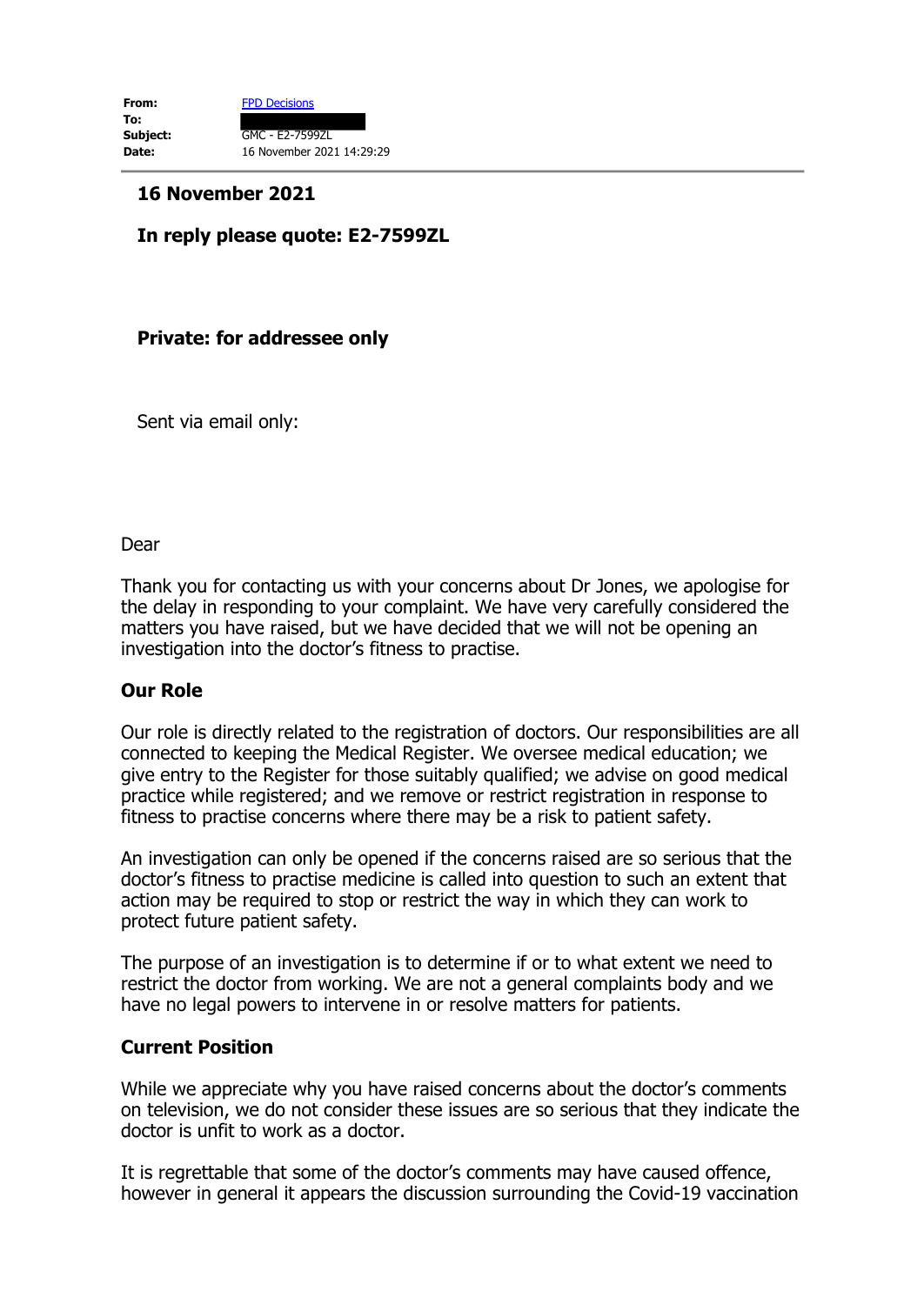and the wearing of masks have been based on medical information available at the time.

We have received no information to support that Dr Jones is receiving funds to promote the Covid-19 vaccination. It is not our role to investigate to establish this.

We will be taking no further action at this time, but thank you for contacting us about this matter.

Yours sincerely

**The Enquiries Team On behalf of the Assistant Registrar** The General Medical Council

3 Hardman Street, Manchester, M3 3AW

**Direct Dial:** 0161 240 8216 **Email:** fpddecisions@gmc-uk.org **Website:** www.gmc-uk.org

Working with doctors Working for patients

The General Medical Council helps to protect patients and improve medical education and practice in the UK by setting standards for students and doctors. We support them in achieving (and exceeding) those standards, and take action when they are not met.

Unless otherwise expressly agreed by the sender of this email, this communication may contain privileged or confidential information which is exempt from disclosure under UK law. This email and its attachments may not be used or disclosed except for the purpose for which it has been sent.

If you are not the addressee or have received this email in error, please do not read, print, re-transmit, store or act in reliance on it or any attachments. Instead, please email the sender and then immediately delete it.

General Medical Council

3 Hardman Street, Manchester M3 3AW

Regents Place, 350 Euston Road, London NW1 3JN

The Tun, 4 Jacksons Entry, Holyrood Road, Edinburgh EH8 8AE

4th Floor, Caspian Point 2, Caspian Way, Cardiff Bay CF10 4DQ

9th Floor, Bedford House, 16-22 Bedford Street, Belfast BT2 7FD

The GMC is a charity registered in England and Wales (1089278) and Scotland (SC037750)